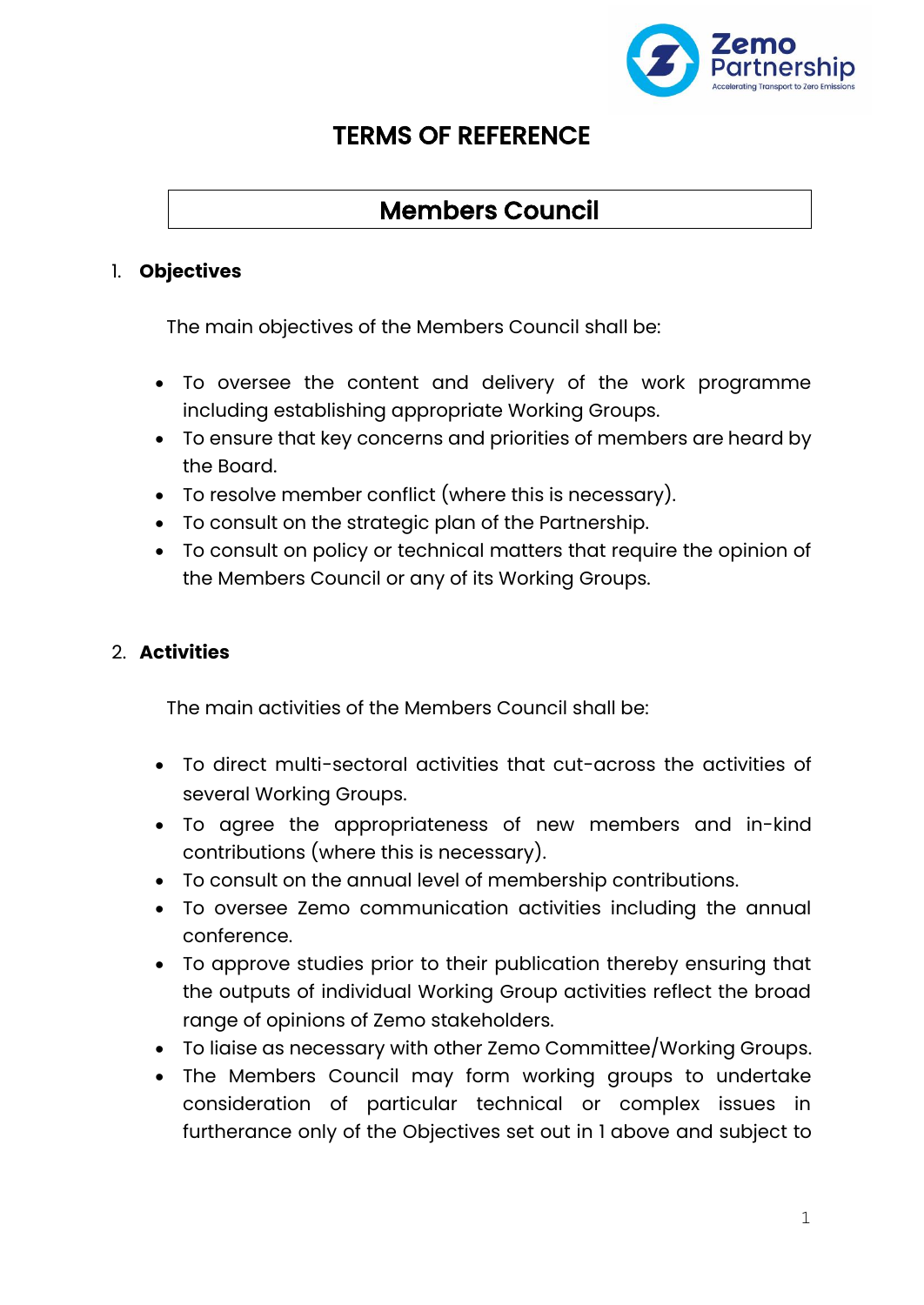the provisions of section 4 regarding governance. Such working groups will report to the Members Council accordingly.

• The Members Council shall set annual objectives to focus efforts on topical issues to be agreed at the last meeting of the preceding year.

## 3. **Frequency**

The Members Council shall meet together at a frequency decided by the participants and at reasonable notice but shall meet no less than three times per year. Unless otherwise required due to the urgency of a particular matter, at least seven days' notice of meetings shall be given to all members of the Members Council. Meetings may be held virtually and papers may be circulated electronically.

#### 4. **Governance**

- 4.1. The Members Council is established under the oversight of Zemo's Board in accordance with Zemo's procedures for establishment of Committees/Working Groups dated 11th April 2019.
- 4.2. In furtherance of the objectives above, the Members Council shall act in compliance with Zemo's "competition law policy and guide" and any advice on the same from time to time received from legal advisors. Participation in the Members Council shall not require any action by a party that any party considers to be in contravention of any applicable law.
- 4.3. Membership of the Members Council shall be drawn by nomination from Zemo Members. The Members Council may invite by agreement ad hoc participation of non-Zemo members in furtherance of the objectives of the Members Council. The quorum for Members Council meetings shall be six persons comprising representatives of at least three Stakeholder Groups.

The Members Council comprises:

- Chairs of Working Groups
- 3 elected representatives from each Working Group